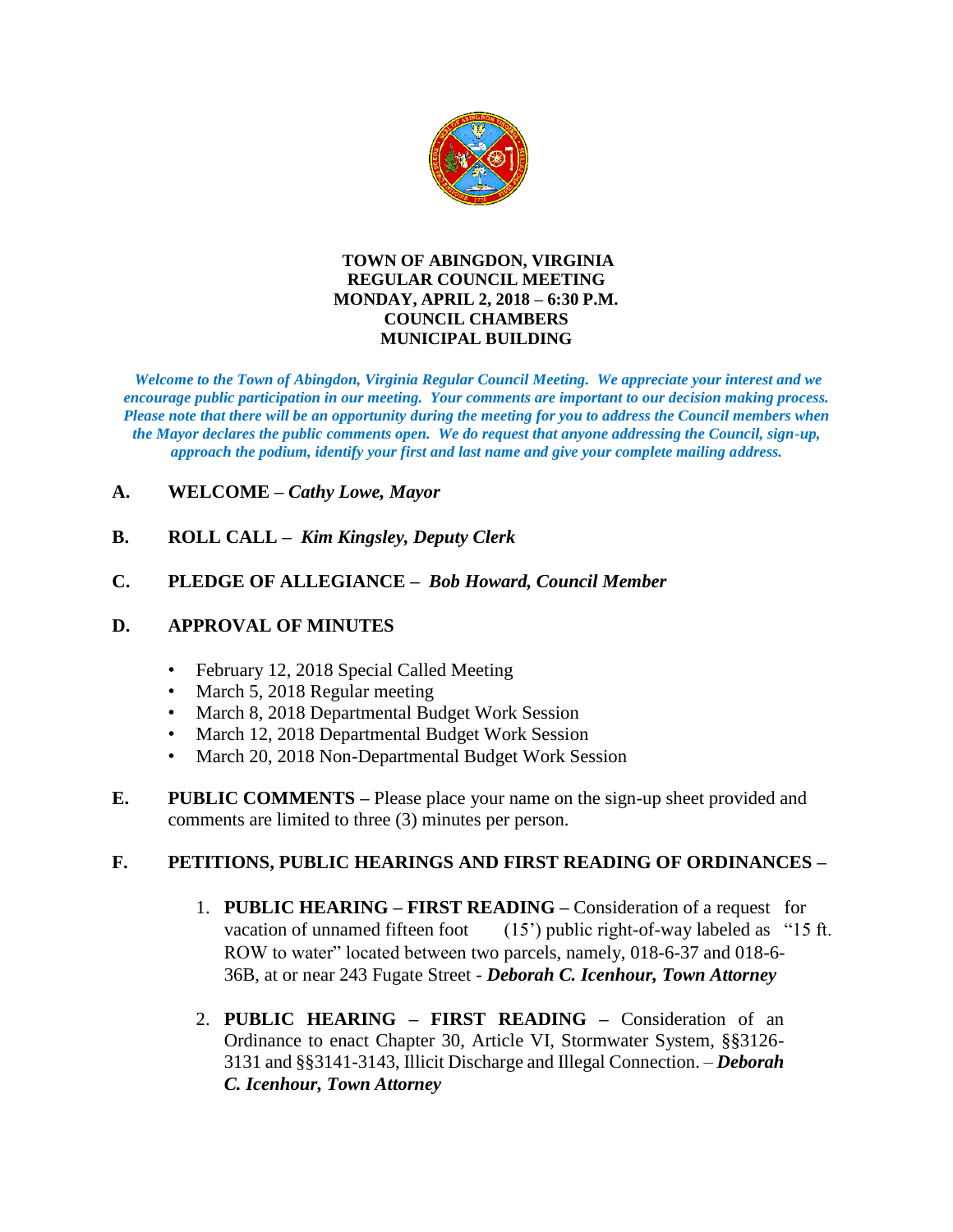Council Agenda April 2, 2018 Page Two

### **G. SECOND READINGS –** *NONE*

### **H. CONSIDERATION OF BIDS –** *NONE*

### **I. REPORTS FROM THE TOWN MANAGER**

- 1. Presentation of Urban Archery Deer-Hunting Program concerning deer population in the Town limits – *Dr. David Kalb and Nelson Lafon, Deer Project Coordinator, Virginia Department of Game and Inland Fisheries*
- 2. Arborist Annual Tree Report *Kevin Sigmon, Town Arborist*
- 3. Update on FY2018/2019 budget process- *Gregory W. Kelly, Town Manager*
- 4. Consideration and adoption of October 1, 2003 Bylaws of Board of Architectural Review Board (now Historic Preservation Review Board) – *Gregory W. Kelly, Town Manager*

#### **J. RESOLUTIONS**

- 1. Resolution to facilitate obtaining financial assistance from the United States Department of Agriculture for the purchase of a vehicle for the Abingdon Police Department – *Gregory W. Kelly, Town Manager*
- 2. Resolution to approve financing terms with Highlands Union Bank for the lease purchase of a new refuse truck – *Gregory W. Kelly, Town Manager*

## **K. OLD BUSINESS/MATTERS NOT ON THE AGENDA**

1. Discussion regarding acceptance of property located 507 Butt Street via Assignment of Note and Deed of Trust to satisfy real estate taxes and blight abatement expenses – *Deborah C. Icenhour, Town Attorney*

## **L. COUNCIL MEMBER REPORTS**